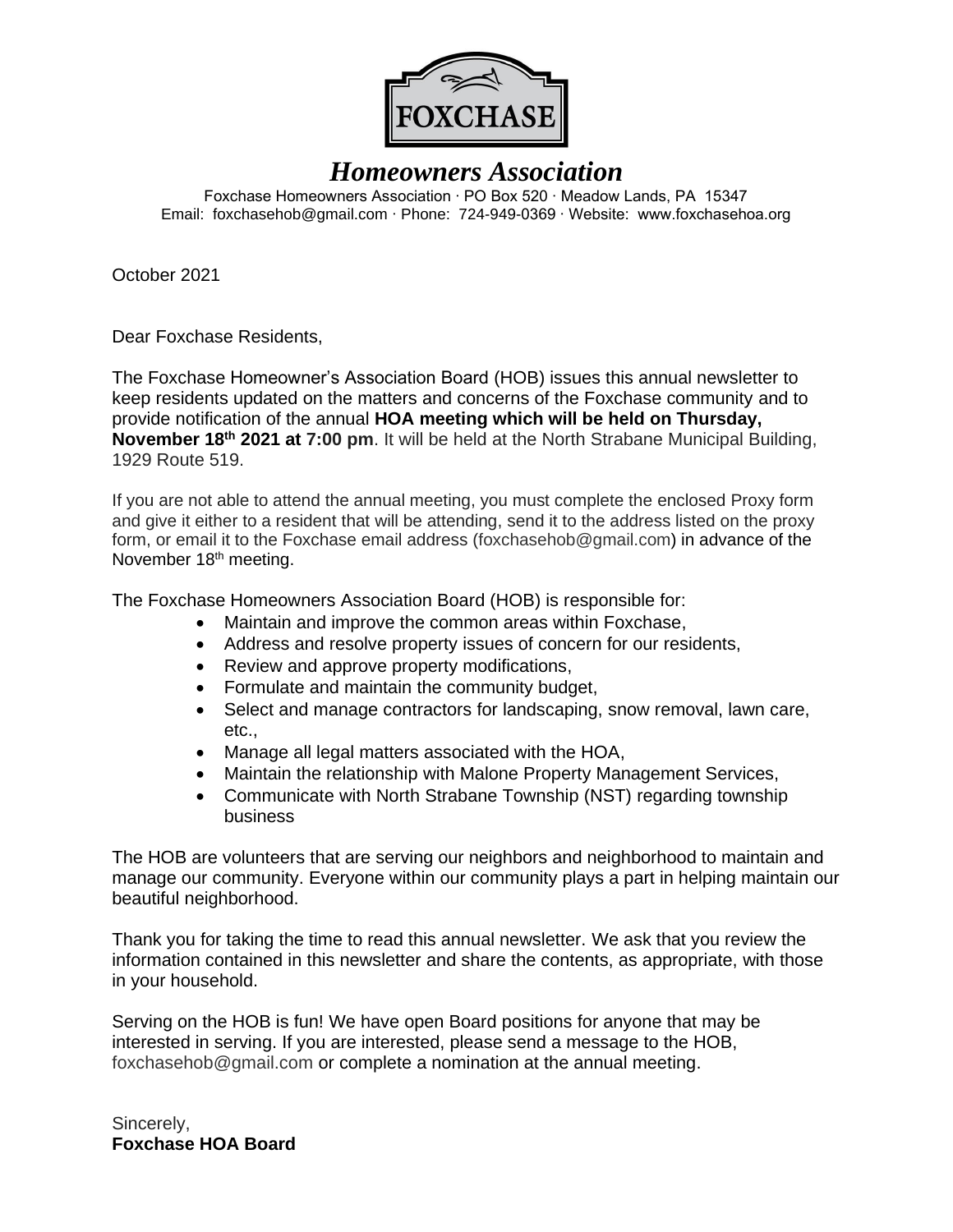# **Foxchase Community Information**

## **Let's all COMMIT TO 20**

The #1 complaint we hear from residents is the speed with which people drive on the roads in our neighborhood, and we couldn't agree more. This next year we are asking every resident to join us and to **COMMIT TO 20 in FOXCHASE!** Let's do better than the posted 25 MPH, let's all commit to 20 MPH on our neighborhood roads.

When driving through the neighborhood, just take a quick and safe glance down at that speedometer and look at your speed - you probably don't realize how fast you are going.



It only takes a second for an accident to happen. Let's set a good example and show respect for your friends, neighbors, and family members by maintaining a safe speed in the neighborhood.

Please share this important message with all of the drivers in your household. Let's make Foxchase roads safer for everyone!

## **Foxchase Community Facebook Page**

The Foxchase HOB manages a Foxchase Facebook page to provide an easy platform for our neighbors to communicate and share information. It has been helpful for residents to find lost items, share neighbor events, advertise garage sales and solicit recommendations for contractors, service providers, etc from the community members. The HOA also uses this page to communicate fertilization, asphalt sealing and other provided services.

We do ask that any HOA business be directed to the HOA email address directly (*[foxchasehob@gmail.com.](mailto:foxchasehob@gmail.com))* and not via Facebook.

If you are on Facebook, we encourage you to join this private group, *Foxchase Community.*

## **Garbage Day**

It never fails - we have a windy day or night during our weekly trash pickup service. Help reduce litter by properly storing your garbage in tight containers with lids or strong trash bags. If your garbage or recycling spills, it is your responsibility to clean it up, not the refuse hauler. Please do your part keep our community clean.

## **Community Events**

From time to time, the neighborhood conducts a community garage/yard sale. If conducting your own garage sale, please get approval from the HOA board by email or phone that you are putting up signs. Signs are required to be removed 1 hour after your event.

If you are interested in organizing a community garage or yard sale, please contact the HOB and we will be happy to assist you. Using the community Facebook page is another great way to organize events with your neighbors.

## **Street Parking**

Just as a reminder, street parking in not permitted by North Strabane Township. If for any reason residents need to park on the street overnight, you need to notify the township and the police, or they will ticket your vehicle. Call the township at 724-746-8474 from 8:30 am to 4:30 pm on weekdays and let them know you need overnight parking, and the police will be notified. If after normal hours, call 724-350-6062.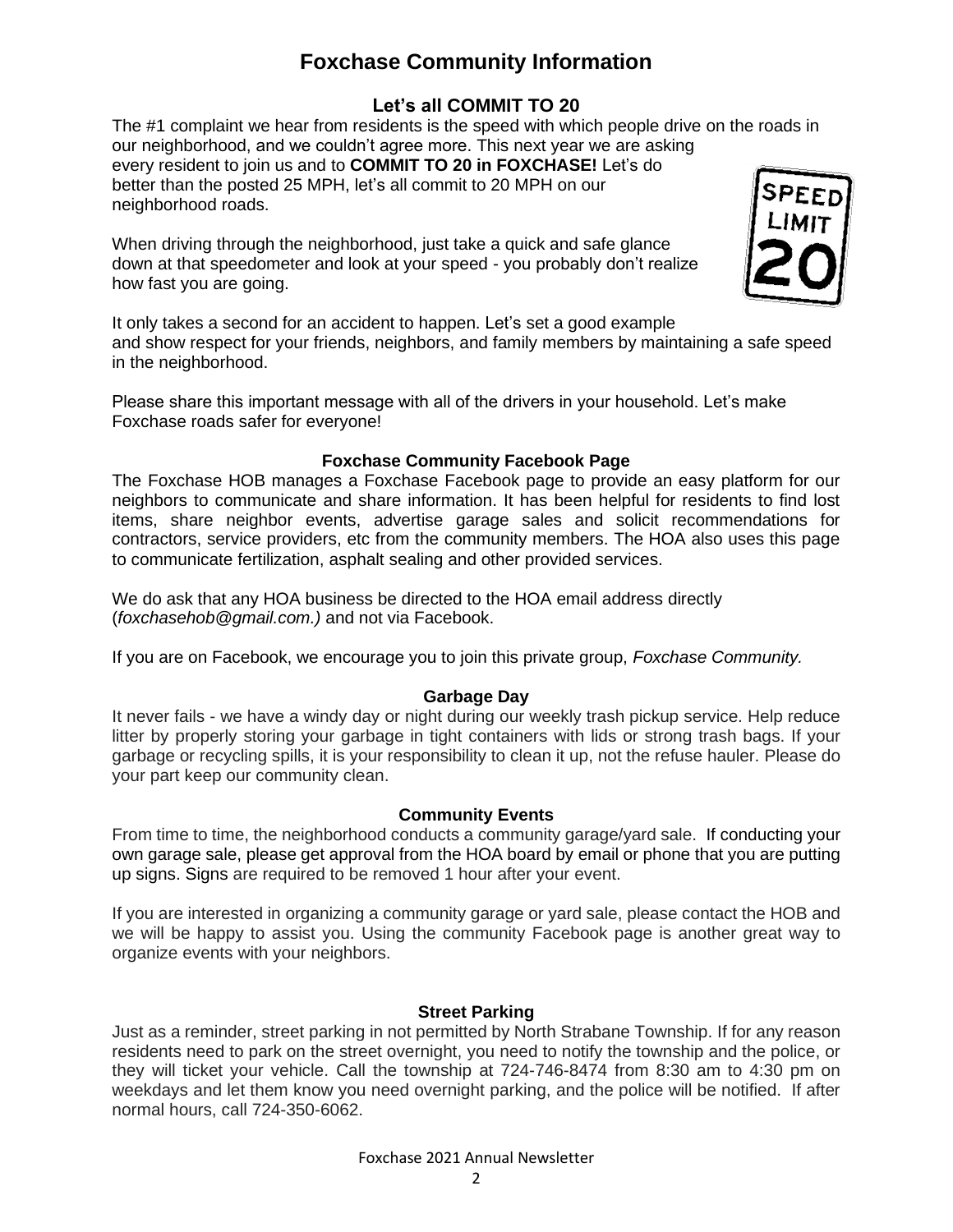If you are having a party or some other event with many visitors, the gravel parking lot at the stop sign at Foxchase and Hunting Creek is available for overflow parking. Please seek approval from the HOB.

## **Important HOA Information**

## **Annual Meeting & Agenda**

The Annual Meeting is scheduled to be held on November 18, 2021 at 7:00 PM. It will be held at the North Strabane Municipal Building 1929 Route 519. Should circumstances change where we cannot have the meeting in person, we will alert the community accordingly. The agenda for the meeting will be to discuss any concerns from Foxchase residents and review and vote on the 2022 budget.

### *If you are not able to attend the annual meeting, you must complete the Proxy form contained within and give it either to a resident that will be attending, send it to the address listed on the proxy form, or email it to the Foxchase email address [\(foxchasehob@gmail.com\)](mailto:foxchasehob@gmail.com) in advance of the meeting.*

#### **2022 Budget**

The 2022 budget is enclosed. Some good news to share – we were able to hold our service suppliers to very minimum cost increases for 2022. That, in combination with grass cutting and snow removal services being under the anticipated 2021 budget, will allow us to keep the HOA dues at the same level for 2022. The HOB always works to provide needed services to all residents while keeping costs at a minimum.

## **HOA Service Providers**

If you have a compliment or concern for any of our service providers, we encourage you to contact them directly. This contact information is also available on the HOA Website:

## **Superior Lawn Care**

Fertilization, weed control & grub control: Bob Haynor at 724-925-3200.

#### **JG Landscaping**

Lawn mowing, Mulching & Snow Removal services: John Guest -- 724-518-0767 -- [jglandscapeanddesign@gmail.com](mailto:jglandscapeanddesign@gmail.com)

Should you not receive a response from a service provider, please contact the HOB for assistance.

#### **Neighbor Disputes & Issues**

If you have a dispute with any of your neighbors, we first encourage you to speak to your neighbor directly to try and resolve your concerns. We hope that all of our neighbors will be respectful towards each other and work together to resolve minor issues.

The HOB should only be contacted regarding issues concerning the HOA bylaws and/or covenants. If you have concerns regarding legal matters (noise, fireworks, property damage) please follow proper procedures with North Strabane Township or the North Strabane Township Police Department.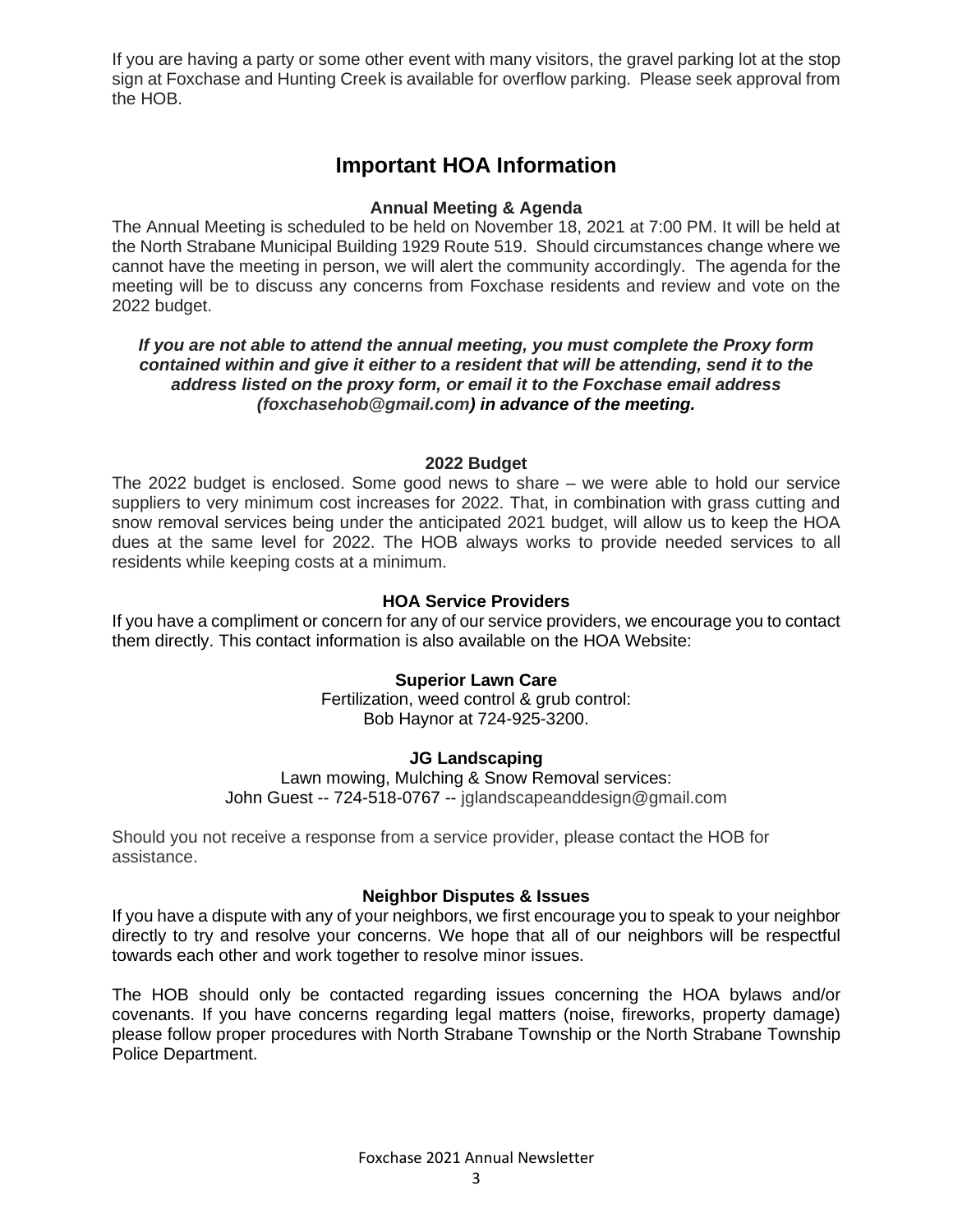#### **Property Modifications**

All residents are required to receive pre-approval from the Foxchase HOB for a variety of projects such as, but not limited to, exterior changes to your residence, additions, driveway changes, pools, hot tubs, patios, decks, fences, significant landscaping changes, etc. Please review the Foxchase HOA Covenants, Conditions, and Restrictions to determine if your project requires HOA approval.

Our recommendation is, when in doubt, submit a property modification form. We are happy to review your project and ensure that it meets the neighborhood standards set forth in the the Foxchase HOA Covenants, Conditions, and Restrictions.

If you don't receive approval and your project violates Foxchase HOA Covenants, Conditions, and Restrictions, the HOB can require you to redo the work and/or pay a fine until it is corrected and approved. Save yourself the hassle, make sure your project is approved by the HOB *before* construction begins.

Please do not assume just because you got a building permit from North Strabane Township you do not need to submit a property modification. The exact opposite is very likely true – if you need a building permit, you will almost always need an approval from the HOB.

The Property Modification form is available on the HOA website along with the Contractor Agreement should you be using a contractor to complete the work. We work diligently to provide quick reviews and decisions to all property modifications.

## *Helpful hints when submitting a Property Modification Request:*

To help us review your property modification, please ensure your application includes:

- Use the Property Modification Form from the HOA Website
- Include a comprehensive description of the work to be performed
- Approximate time to accomplish the project
- If you are doing exterior changes, illustrate your changes on your plot plan and submit that with your changes.
- A rough project schedule should be included

As the homeowner, it's important that your contractor operate in a professional and responsible manner. Please refer to the Contractor Checklist on the HOA website for the standards that must be maintained by all contractors performing work within Foxchase. You are responsible for your contractor at all times.

#### **Update HOA Contact Information**

An effective way to communicate to our residents is via email. We currently only have email address for about 50% of our residents. Help us out and please take a minute and send an email to the HOA (foxchasehob@gmail.com) with your name, address, email and phone.

#### **Mailboxes**

Please refer to Rule 2014.1 – found on our website; [www.foxchasehoa.org.](http://www.foxchasehoa.org/) Mailboxes must be maintained in *good repair* and replaced with BLACK boxes and WHITE posts in keeping with the original look, effective for all mailboxes installed after October 20, 2014.

If your mailbox is being held together by duct tape or bungee cords, then it is NOT in good repair or in compliance with community standards. We ask that everyone please carefully inspect your mailbox and post periodically to ensure that it is still in good repair. If you need help, please contact your HOA Board and we can give you access to resources.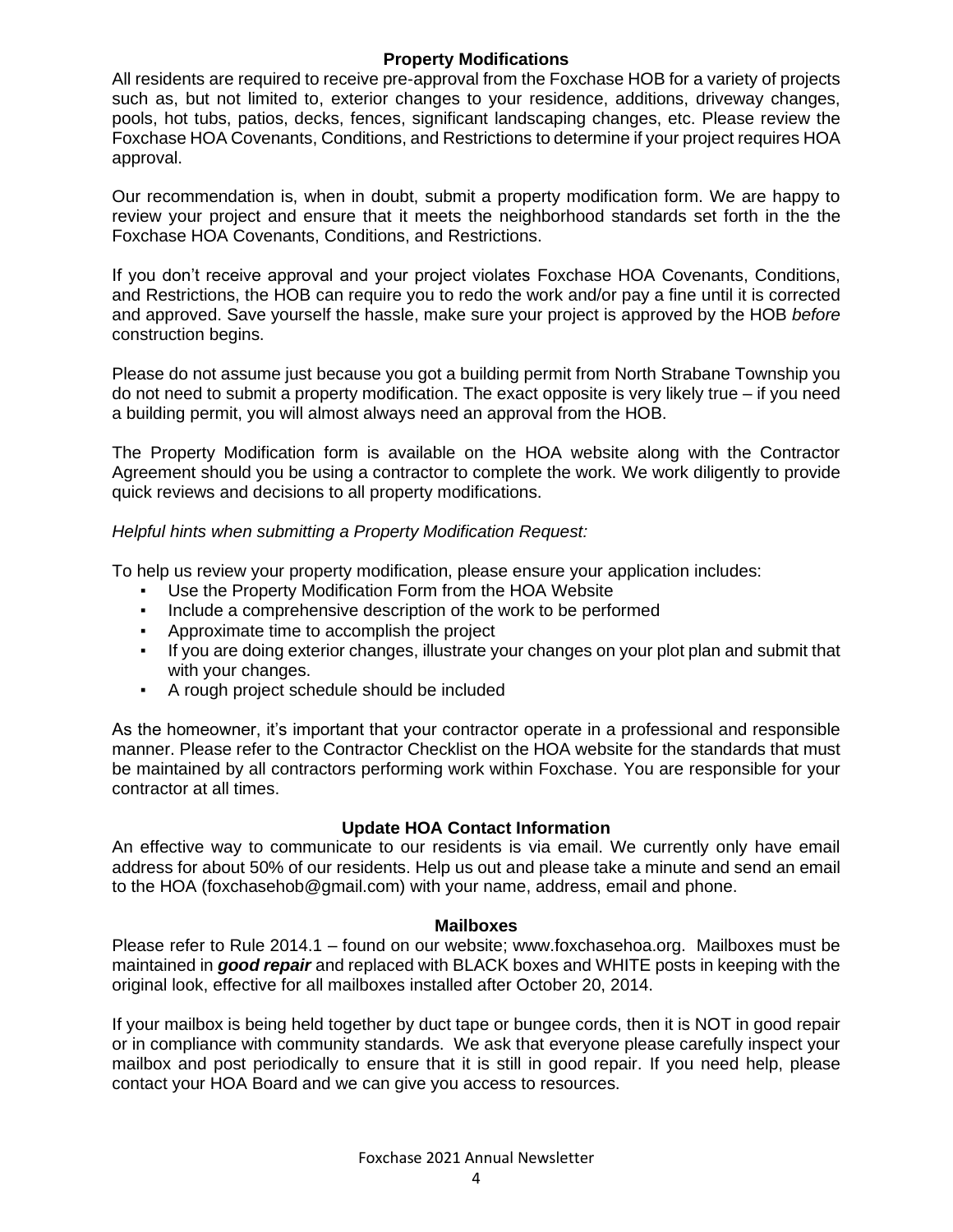#### **Yard Signs**

The rule for signage in the Foxchase Declarations, Rules and Regulations is that *"No sign of any kind shall be displayed to the public view on any Lot for a period of sixty (60) days or more without prior written consent of the Board of Directors of the Association" a*nd we ask that you comply with this rule.

If you choose to display a sign in your yard, please keep in mind that we live in a family neighborhood and refrain from nudity and/or profanity. Please limit signs to no larger than 2 x 3 feet and refrain from homemade signs, unless with prior approval from the HOB.

If you disagree with the content of a sign, please discuss it directly with your neighbor. If you feel you must escalate, then again, the next step is to notify the township or the police.

#### **HOA Dues & HOA Accounts**

In accordance with the Association Declaration, every homeowner is obligated to pay HOA assessments when due. The HOA assessments pay for the services provided throughout the year. Unpaid assessments draw on the reserve funds cash and could eventually result in higher assessments for all owners. Those owners who do not pay will face legal action and have a judgment placed against their home and other collection procedures. All past due HOA assessments with late fees and applicable legal fees apply.

#### **Pet Owners**

Please be respectful of our community and abide by the "Poop & Scoop" rules enacted 2/23/2015. This includes cleaning up after your pet in the common areas near the entrance to Foxchase.

#### *Rule 2015.1 Poop and Scoop*

*There have been multiple complaints from our residents that pet owners are not cleaning up after their dogs. Allowing a dog to relieve itself on Foxchase individual yards, mailbox posts, driveways (paved or gravel), sidewalks and common area landscaped bedding is considered a nuisance violation unless you immediately clean up after your dog – called "Poop-Scoop" courtesy. Foxchase dog owners should train their dogs to go to the bathroom in their own yard and not their neighbors. Not only is it rude and inconsiderate, but a dog doing their business in someone else's yard could be considered trespassing. As a result of the recent complaints, a rule has been enacted for our neighborhood.*

*Violation of with the rule will be enforced as follows:*

*If a neighbor can prove that a Foxchase dog defecates in their yard (and is not picked up) by picture or video and can provide the dog owners name and address, the pet owner will be subject to the following:*

*1st offense: Written warning*

*2nd offense: \$50 fine payable to Foxchase HOA*

*We appreciate all Foxchase dog owners respecting this rule.*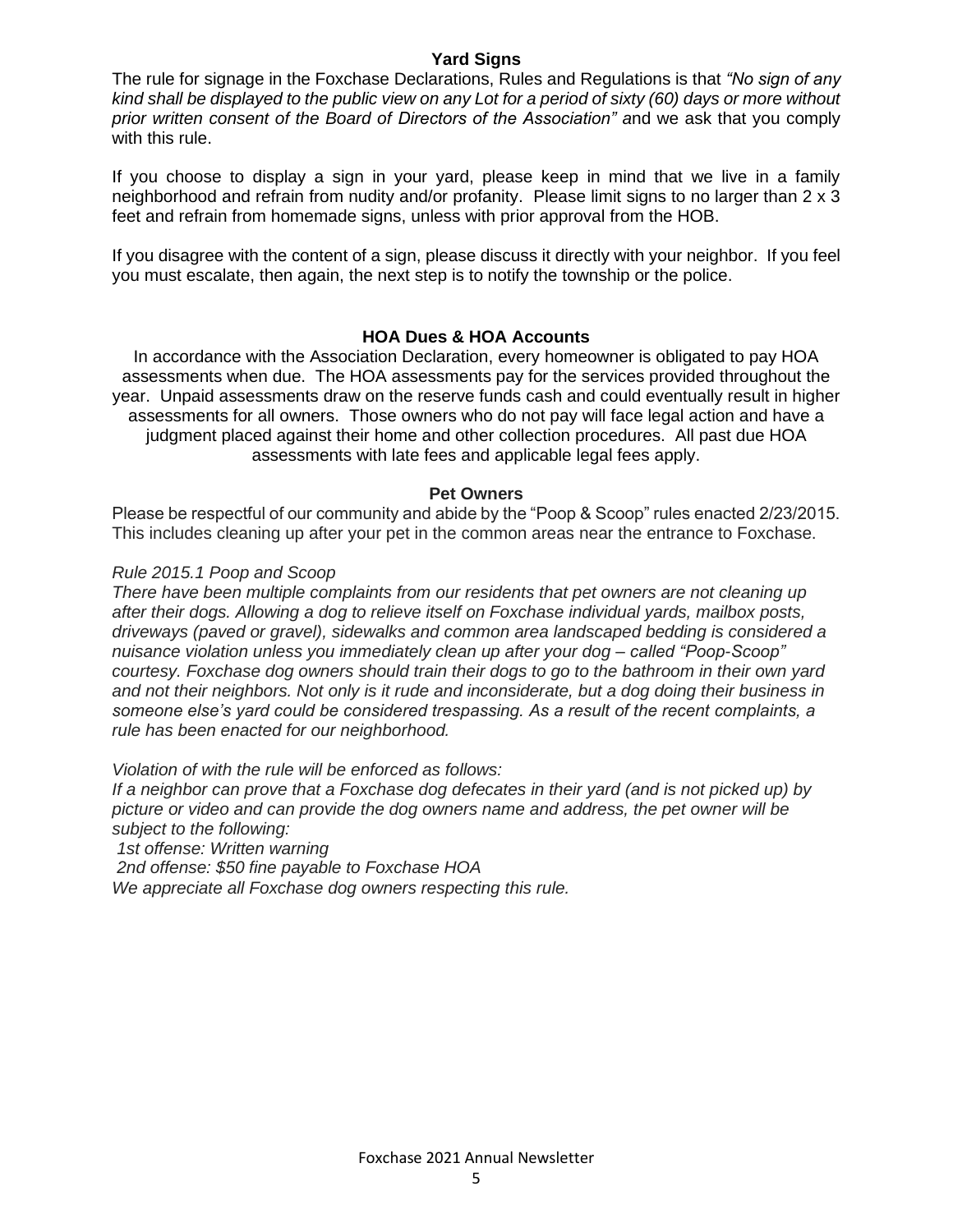#### **PROXY**

**Per the rules of procedure duly noted in the Foxchase Plan of Lots, North Strabane Township, A Limited Planned Community, Declaration of Covenants, Conditions and Restrictions, members may vote at any Annual or Special Meeting by Proxy if signed by Unit Owners.**

**Foxchase HOA must receive proxies at the above address by Tuesday, November 16, 2021, or at the meeting itself on Thursday, November 18, 2021 in order for the proxy to be counted for voting and quorum purposes.**

| I/We                                                | and                                                                                                                                                                                                        |  |
|-----------------------------------------------------|------------------------------------------------------------------------------------------------------------------------------------------------------------------------------------------------------------|--|
|                                                     | (Complete names of all owners of record)                                                                                                                                                                   |  |
| Being the owner(s) of the homeowner unit located at |                                                                                                                                                                                                            |  |
|                                                     | (Street address including city, state, and zip code)                                                                                                                                                       |  |
|                                                     | and being (a) member(s) in good standing of the Fox Chase Community Association, under the provisions of the<br>duly recorded legal instruments governing the Association do hereby authorize and appoint: |  |
|                                                     | of                                                                                                                                                                                                         |  |
| (Full name of proxy holder)                         |                                                                                                                                                                                                            |  |
|                                                     |                                                                                                                                                                                                            |  |

(Street address including city, state, and zip code)

Said person having duly represented himself/herself as being a member in good standing of the community, to be my/our Proxy, to represent me/us on the issues to be discussed at the membership meeting of the Foxchase Community Association to be held on November 21, 2019 at the Supervisors Meeting Room, at 1929 Route 519 South in the North Strabane Township Municipal Building, Canonsburg, PA 15317 and to vote on my/our behalf on the issues submitted to a vote at this meeting.

This Proxy carries with it full right for the Proxy Holder to cast his/her vote(s) as he/she feels fit.

| <b>Signature of Person Granting Proxy</b> | Date |  |  |  |
|-------------------------------------------|------|--|--|--|
| Signature of Person Granting Proxy        | Date |  |  |  |
| Signature of Person Granting Proxy        | Date |  |  |  |
| ATTEST:                                   |      |  |  |  |
| Board Member's Signature                  | Date |  |  |  |